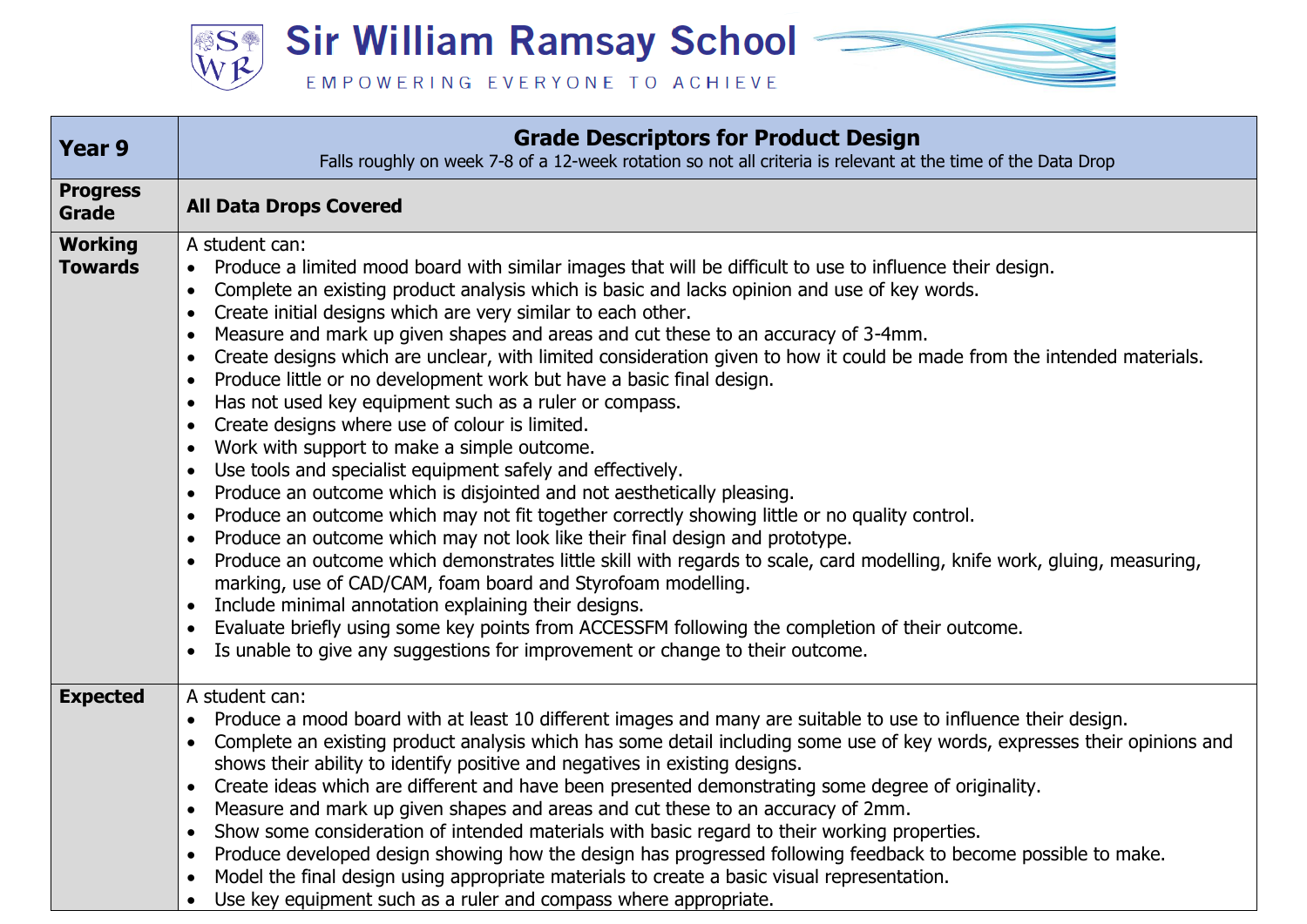|              | Create designs where use of colour is clear.<br>$\bullet$                                                                                 |
|--------------|-------------------------------------------------------------------------------------------------------------------------------------------|
|              | Work with some support to make an outcome with some evidence of accuracy.<br>$\bullet$                                                    |
|              | Consistently used appropriate tools and specialist equipment safely and effectively.<br>$\bullet$                                         |
|              | Produce an outcome either has a clear design and structure or may be random in places but the composition is still pleasing.<br>$\bullet$ |
|              | Produce an outcome which does fit together correctly showing consideration of quality control.<br>$\bullet$                               |
|              | Produce an outcome does look like my final design and prototype.<br>$\bullet$                                                             |
|              | Produce an outcome with a good finish which demonstrates skill with regards to scale, card modelling, knife work, gluing,                 |
|              | measuring, marking, use of CAD/CAM, foam board and Styrofoam modelling.                                                                   |
|              | Include annotations explaining their designs throughout the design stage.<br>$\bullet$                                                    |
|              | Evaluate in full sentences using all key points from ACCESSFM following the completion of their outcome.<br>$\bullet$                     |
|              | Offer one or two suggestions for improvement or changes to their outcome.                                                                 |
|              |                                                                                                                                           |
| <b>Above</b> | A student can:                                                                                                                            |
|              | Produce a mood board with at least 15 different images and most are suitable to use to influence their design.                            |
|              | Complete product analysis, which is detailed including regular use of key words, expresses their opinions and shows their                 |
|              | ability to identify positive and negatives in existing designs.                                                                           |
|              | Create ideas which have been clearly presented with some degree of creativity and flair.<br>$\bullet$                                     |
|              | Measure and mark up given shapes and areas and cut these to an accuracy of 1mm.<br>$\bullet$                                              |
|              | Show consideration of intended materials with regard to their working properties as well as ethical issues associated with<br>$\bullet$   |
|              | this.                                                                                                                                     |
|              | Produce designs with clear development showing how the design has progressed in multiple ways following feedback to                       |
|              | become complex but still possible to make.                                                                                                |
|              | Model the final design using appropriate materials with a degree of skill.<br>$\bullet$                                                   |
|              | Use key equipment such as a ruler, compass and flexi curves at all times.<br>$\bullet$                                                    |
|              | Create designs where use of colour is clear.<br>$\bullet$                                                                                 |
|              | Work independently to make an outcome with good evidence of accuracy.<br>$\bullet$                                                        |
|              | Consistently use appropriate tools and specialist equipment safely and effectively.<br>$\bullet$                                          |
|              | Produce an outcome which is structured and has a clear themed design where pieces fit together to form a 'bigger picture'<br>$\bullet$    |
|              | rather than it being a collection of items.                                                                                               |
|              | Produce an outcome which does fit together correctly showing consideration of quality control.<br>$\bullet$                               |
|              | Produce an outcome which clearly resembles their final and prototype.                                                                     |
|              | Produce an outcome which demonstrates a good level of skill with regards to scale, card modelling, knife work, gluing,<br>$\bullet$       |
|              | measuring, marking, use of CAD/CAM, foam board and Styrofoam modelling.                                                                   |
|              | Include detailed annotations making full use of key words explaining their designs throughout the design stage.<br>$\bullet$              |
|              | Evaluate in detailed full sentences using all key points from ACCESSFM following the completion of their final outcome.<br>$\bullet$      |
|              | Give one or two suggestions for improvement or changes to their final outcome which have been justified and sketched to<br>$\bullet$      |
|              | enable further understanding of the points being suggested.                                                                               |
|              |                                                                                                                                           |